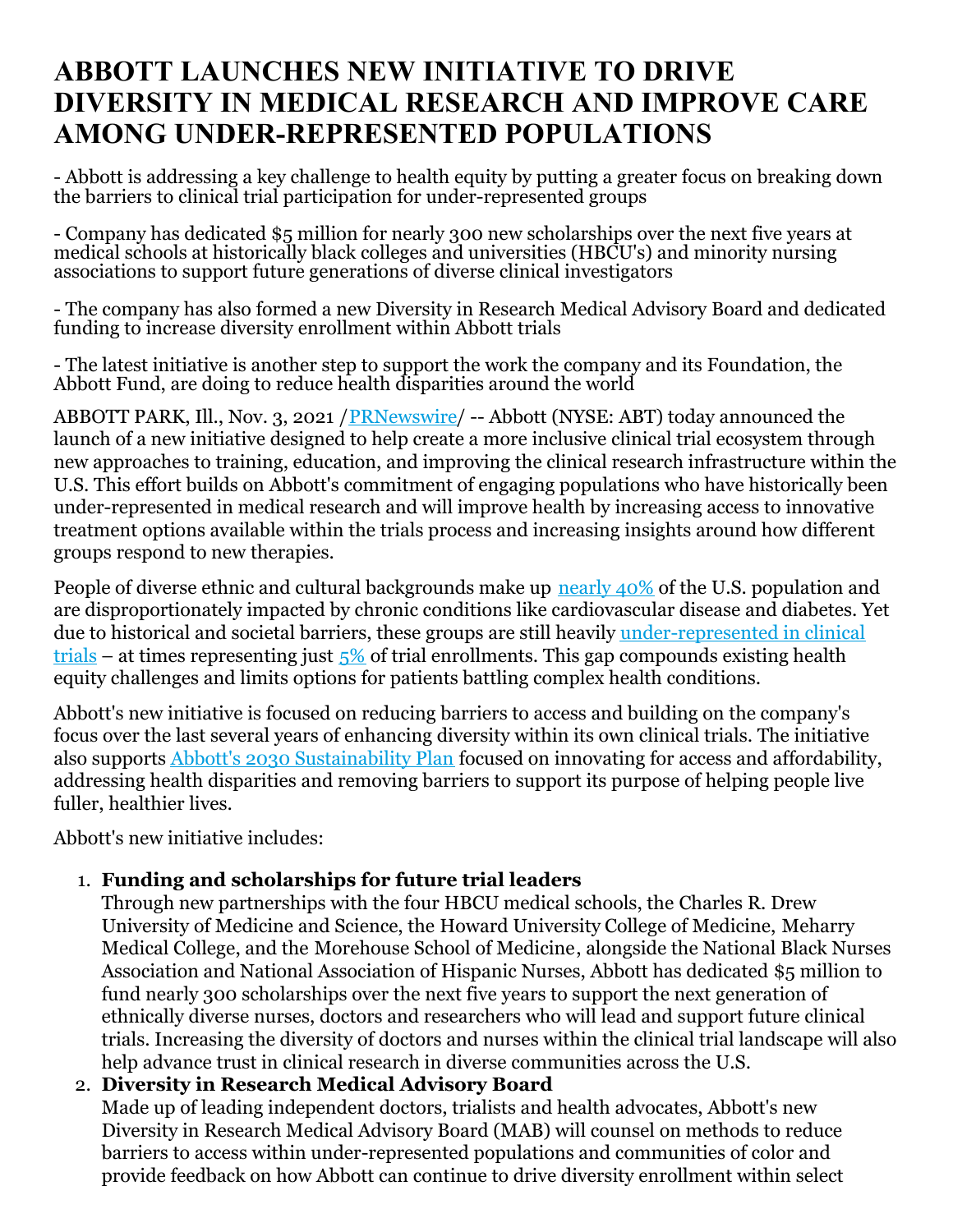company clinical trials.

## 3. **Dedicated internal funding to improve access to Abbott trials**

Abbott will dedicate internal funding to improve access for women and under-represented communities within Abbott trials. This funding will support additional trial sites for select Abbott trials, new investigator training opportunities and trial components to eliminate barriers to participation such as transportation vouchers and interpreters where needed.

#### 4. **Convening Industry for Change**

Abbott will convene patient advocates, industry experts, trialists and a diverse set of physician thought leaders to develop and publish an open-source perspective to highlight key learnings around increasing clinical trial diversity across the health tech industry.

"The best health care product is a product that helps the most people, providing the greatest benefit. As an industry, we need to set new standards to make sure that our clinical trials remain representative of the people our products are designed to help," said Robert B. Ford, president and chief executive officer, Abbott. "We want to continue to break down both existing and emerging barriers to participation in clinical trials so we can help more people have greater access to therapies that have the potential to change lives."

### **Clinical Research: The Foundation of Future Innovations**

Clinical trials are the most effective way to understand how new medical devices, diagnostic tests, medicine, and therapies impact the health of human patients. They also represent opportunities to potentially treat patients battling complex conditions who haven't responded to traditional therapies.

Improving representation from diverse populations in clinical trials is paramount to reducing health disparities and better understanding the impact of the next generation of health care therapies across all populations. Yet according to the U.S. Food and Drug [Administration](https://c212.net/c/link/?t=0&l=en&o=3344968-1&h=2312083426&u=https%3A%2F%2Fwww.fda.gov%2Fconsumers%2Fconsumer-updates%2Ffda-encourages-more-participation-diversity-clinical-trials&a=U.S.+Food+and+Drug+Administration+(FDA)) (FDA), people of diverse ethnic and cultural backgrounds, as well as women, continue to remain underrepresented in clinical trials.

In many communities, several barriers to access have historically disrupted enrollment into clinical trials, including lack of access to trial sites, a lack of clarity around the trial process, lack of trust and language barriers between patients and their physician. In addition, a shortage of diverse investigators leading trial sites – along with too few research nurses and research coordinators representing diverse communities – compound the challenge of increasing enrollment into clinical studies.

"The importance for people considering being a participant in a clinical trial to have a doctor or nurse who looks like them, who speaks their language and who understands their needs and those of their community cannot be overstated," said Melvin Echols, M.D., FACC, cardiologist and associate professor of medicine at the Morehouse School of Medicine and a member of Abbott's newly formed Diversity in Research Medical Advisory Board. "Abbott's ability to build on its experience in supporting trials in communities of color and develop a platform to expand access to cutting edge therapies can truly change the care continuum for more patients."

# **Innovating for Greater Access and Equity in Health**

Abbott's work to drive diversity in medical research is one example of the company innovating for greater access and affordability in health, the key priority of Abbott's 2030 [Sustainability](https://c212.net/c/link/?t=0&l=en&o=3344968-1&h=3510880382&u=http%3A%2F%2Fwww.abbott.com%2Fsustainability&a=2030+Sustainability+Plan) Plan. An important part of this work is advancing health equity, working side-by-side with communities the company serves to address health disparities and remove the barriers that prevent people from living healthy lives.

To deliver results, Abbott has laid out long-term targets for the business, and made expanding